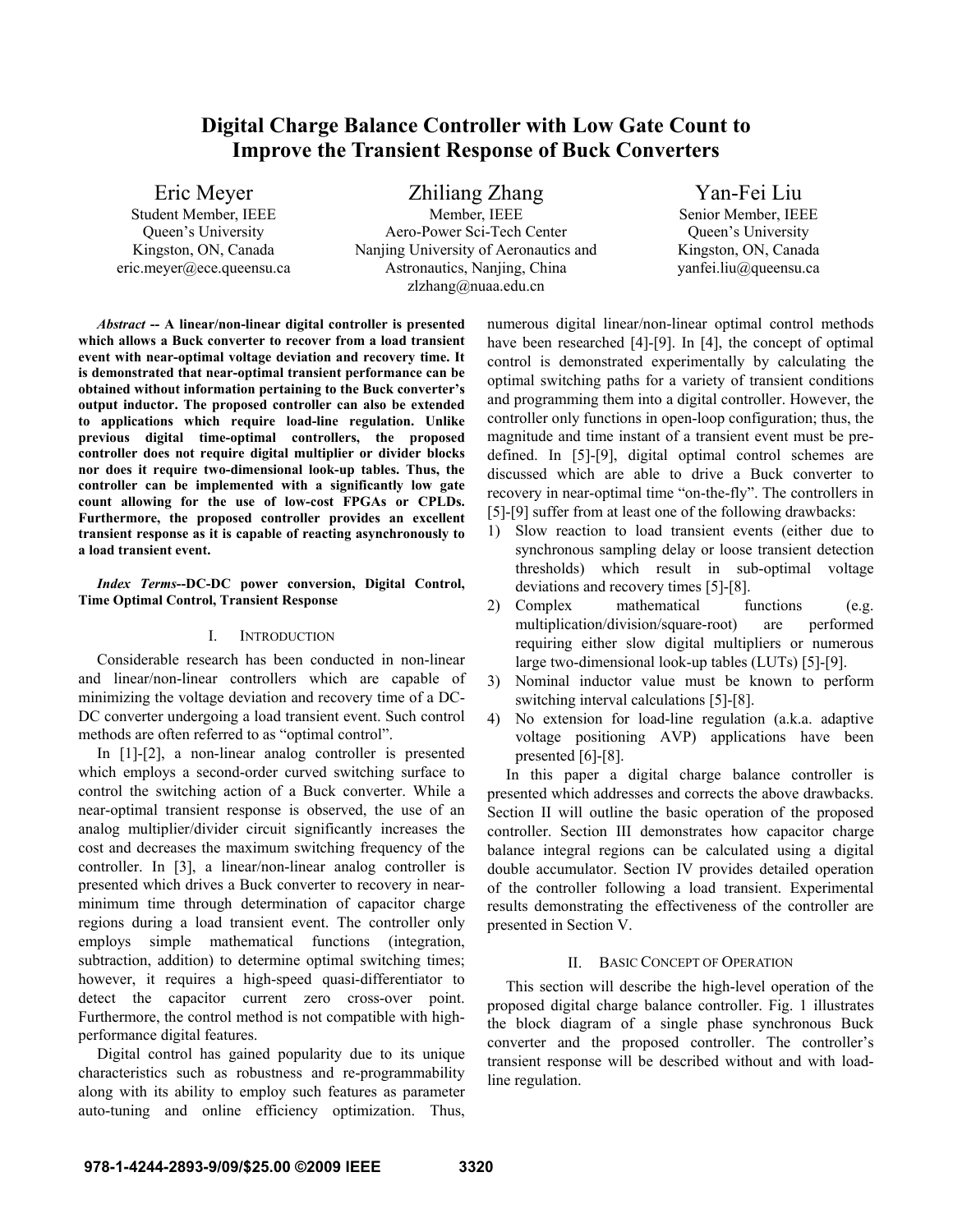

Fig. 1. Block diagram of Buck converter and proposed controller

### *A. Without Load-Line Regulation*

Fig. 2 and Fig. 3 show the transient reaction of a Buck converter, controlled by the proposed method, undergoing a positive and negative load step respectively.



Fig. 2. Proposed controller operation following a positive load step



Fig. 3. Proposed controller operation following a negative load step

The key points of the controller can be summarized in three steps:

- 1) The converter is controlled by a linear voltage-mode control scheme during steady-state conditions.
- 2) Immediately following a load step change, the controller sets the PWM control high (for a positive load step change) or low (for a negative load step change).
- 3) The controller will set the PWM low (for a positive load step) or high (for a negative load step) at a determined switching time instant  $t_2$ .  $t_2$  should be such that the net capacitor charge over the transient period is zero (i.e.  $A_{charge} = A_{discharge}$ ). This will cause the output voltage to equal the reference voltage at the exact moment that the inductor current equals the load current. Determination of *t2* will be discussed in Section III.

Following the recovery from the load transient, the controller will return to its linear voltage-mode operation.

#### *B. With Load-Line Regulation*

Load-line regulation (a.k.a. adaptive voltage positioning AVP) has increasingly become a requirement in many Buck converter applications. Load-line regulation essentially involves outputting lower voltages during higher load current conditions. This assists in improving the overall transient performance of the converter along with decreasing power consumption of the load device. As will be demonstrated, the proposed controller is capable of smoothly transitioning between two steady-state voltages in order to facilitate loadline regulation. In order to describe the operation of the digital charge balance controller with load-line regulation, two separate cases must be taken into consideration.

#### *1) Case #1*

As illustrated in Fig. 4, Case #1 occurs when the voltage deviation magnitude is larger than the allowed steady-state voltage change (determined by the droop resistance



Fig. 4. Proposed controller operation following a negative load step (with load-line regulation Case #1)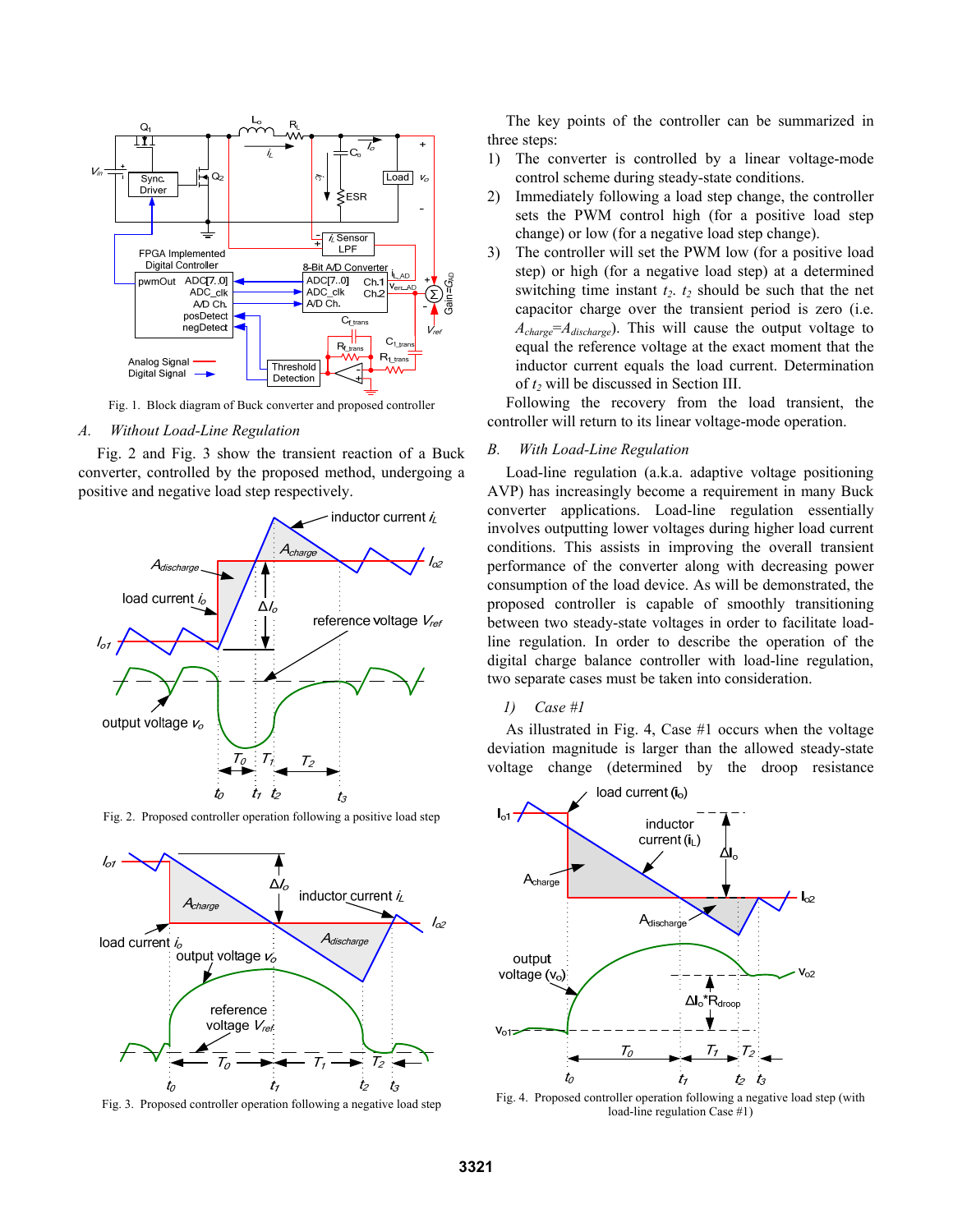$|v_{o2}$ - $v_{ol}|$ ), as expressed in the following relation (1).

$$
\frac{\left| \int_{t0}^{t1} (i_L - i_o) \, dt \right|}{C_o} \ge |\Delta I_o| \cdot R_{drop} \tag{1}
$$

 $t<sub>l</sub>$  represents the first instance that the inductor current  $i<sub>l</sub>$ equals the new load current  $I_{o2}$ . The constant  $R_{\text{droom}}$  represents the Buck converter's desired output impedance.  $\Delta I_o$ represents the difference between the final load current  $I_{o2}$ and the initial load current  $I_{ol}$ .  $C_o$  equals the Buck converter's output capacitance. For a negative load step, under Case #1 conditions, the PWM signal will be kept low from  $t_0$  to  $t_2$ .  $t_2$  is such that (2) is true. For a positive load step, under Case #1 conditions, the PWM signal will be kept high from  $t_0$  to  $t_2$ .  $t_2$ is such that (3) is true. Determination of  $t_2$  will be discussed in Section III.

$$
A_{discharae} - A_{charae} = \Delta I_o \cdot R_{droop} \cdot C_o \tag{2}
$$

$$
A_{charge} - A_{discharge} = -\Delta I_o \cdot R_{dropo} \cdot C_o \tag{3}
$$

It is important to note that for low duty-cycle applications (eg. 12VDC $\rightarrow$ 1.5VDC conversion), Case #1 will likely occur for negative load current step changes since it is common practice to allow the output voltage to overshoot the load-line regulation window for a short period of time.

2) Case #2

Case  $#2$  occurs when the output voltage deviation magnitude (at  $t_l$ ) is less than the allowed steady-state voltage change, (determined by droop resistance  $|v_{oI} - v_{o2}|$ ), as shown in Fig. 5 for a positive load current step change.



Fig. 5. Proposed controller operation following a positive load step (with load-line regulation Case #2)

It is observed that an additional switching instant must occur in order to allow the output voltage to reach the new steady state-state value with minimal settling time. At time instant  $t_1$  (the moment that the inductor current first equals the new load current), the PWM signal is set low in order to remove additional charge from the capacitor. At time instant  $t_2$ , the PWM signal is set high such that at  $t_3$ , the inductor current equals the new load current and (4) is true.

$$
A_{discharge1} + A_{discharge2} = \Delta I_o \cdot R_{drop} \cdot C_o \tag{4}
$$

For low duty-cycle applications (e.g. 12VDC $\rightarrow$ 1.5VDC conversion), Case #2 will likely occur for positive load step changes since it is common practice to design the load-line regulation voltage window based on the worst case transient conditions (i.e. unloading transient events). Determination of  $t_2$  will be discussed in Section III.

# III. CALCULATION OF SWITCHING INTERVALS BASED ON A **DIGITAL DOUBLE ACCUMULATOR**

This section will highlight the use of a digital double accumulator to determine the switching instant  $t_2$  required such that  $A_{charge}$  and  $A_{discharge}$  are balanced appropriately.

#### $A$ . Without Load-Line Regulation

Referring to Fig. 2-Fig. 5, it is the calculation of the switching point  $t_2$  that typically requires complex mathematical computation in [5]-[9]. However, it is demonstrated in [3] that through the use of a double integrator, the switching point  $t_2$  may be determined in realtime without the use of multiplication/division. The charge balance equations, previously derived in [3], are expressed in (5) and (6) for a positive and negative load step respectively.

$$
V_o \iint_{t_0}^{t_1} dt \, dt - V_{in} \iint_{t_1}^{t_2} dt \, dt = 0 \tag{5}
$$

$$
(V_{in} - V_o) \iint_{t_0}^{t_1} dt \, dt - V_{in} \iint_{t_1}^{t_2} dt \, dt = 0 \tag{6}
$$

Thus, a digital double accumulator (see Fig. 6) may be employed (in lieu of an analog double integrator) to calculate the optimal switching moment  $t_2$ , as illustrated in Fig. 7.



Fig. 7. Double accumulator operation: a) during positive load step, b) during negative load step

 $kV_{in}$  and  $kV_o$  are digital variables representing the input and output voltage of the Buck converter.  $f_{\text{clk}}$  represents the clock frequency of the double accumulator. The input voltage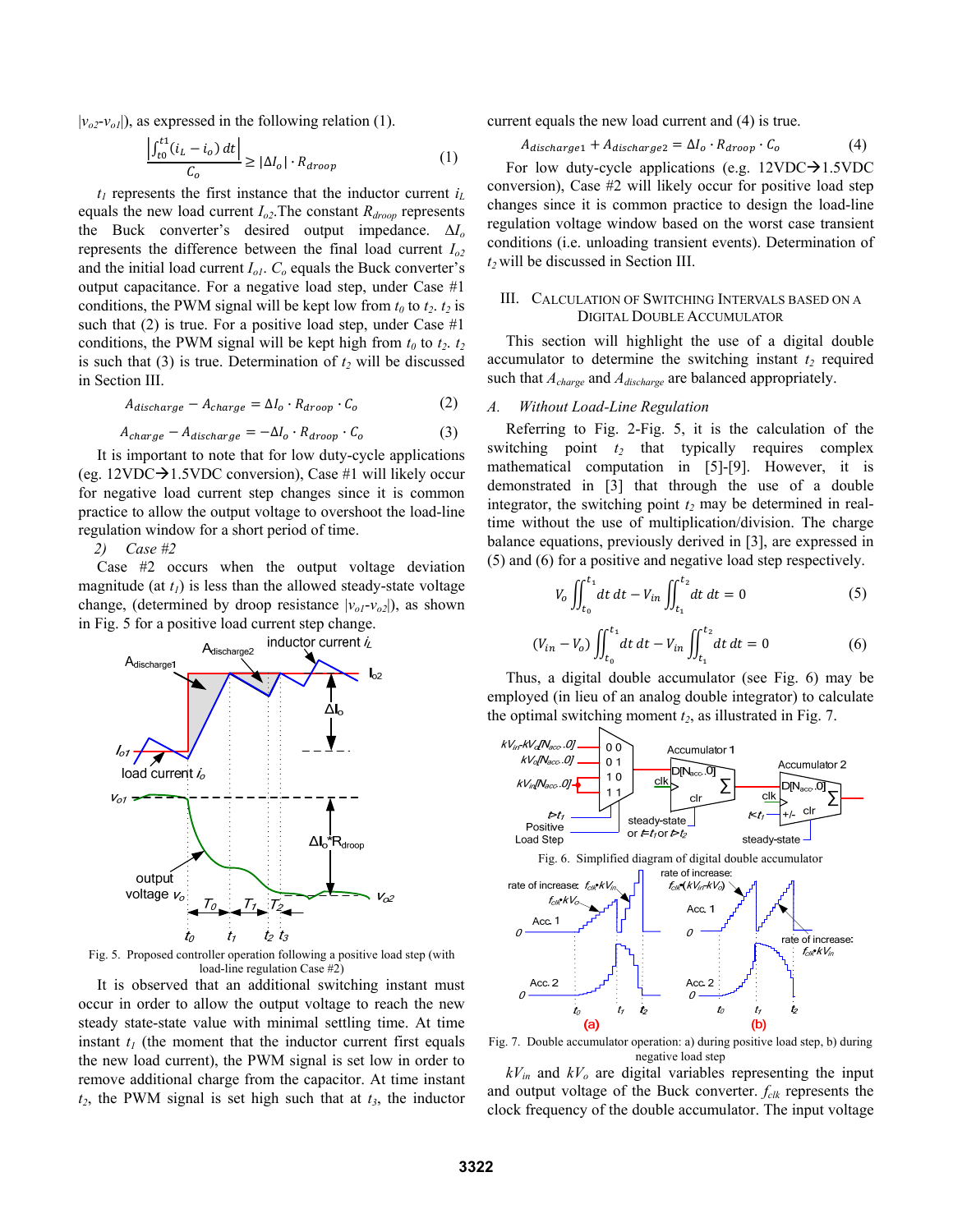of the converter may be pre-programmed or sensed using a slow analog-digital converter. As illustrated, the switching moment  $t_2$  is determined when the double accumulator output returns to zero. However, modifications must be made to this method for applications which require load-line regulation.

#### *B. With Load-Line Regulation*

This analysis will be separated into Case #1 and Case #2, as defined in Section II.

 *1) Case #1* 

Referring to Fig. 4, the controller's goal is to drive the converter such that the inductor current reaches the new load current at the exact moment  $(t_3)$  that the output voltage reaches its new steady state voltage *vo2*.

In order to achieve this, equation (3) is modified such that *Acharge* and *Adischarge* are expressed in terms of the positive and negative slew rates of the inductor current, as shown in (7).

$$
\iint_{t_0}^{t_1} m_2 \, dt dt - \iint_{t_1}^{t_2} \frac{m_1 \cdot m_2 - m_2^2}{m_1} dt dt = -\Delta I \cdot R_{drop} \cdot C_o \tag{7}
$$

 $m_l$  represents the positive slew rate of the inductor current when the converter's PWM signal is high.  $m_2$  represents the negative slew rate of the inductor current when the converter's PWM signal is low. By assuming that the load current step magnitude is large compared to the magnitude of the steady-state capacitor ripple current,  $\Delta I_0$  can be estimated by integrating the negative inductor current slew rate  $m_2$  over the time period  $T_0$  (from  $t_0$  to  $t_1$ ), as shown in (8).

$$
\iint_{t_0}^{t_1} m_2 \, dt \, dt - \iint_{t_1}^{t_2} \frac{m_1 \cdot m_2 - m_2^2}{m_1} \, dt \, dt = R_{\text{drop}} \cdot C_o \int_{t_0}^{t_1} m_2 \, dt \tag{8}
$$

*m2* can be divided from all terms of (8). The approximations  $m_l = (V_{in} - V_o)/L_o$  and  $m_2 = -V_o/L_o$  are then substituted into (8) to produce (9).

$$
\iint_{t0}^{t1} dt \, dt - \iint_{t1}^{t2} \frac{\frac{V_{in} - V_o}{L} - \frac{-V_o}{L}}{\frac{V_{in} - V_o}{L}} dt dt = R_{drop} \cdot C_o \int_{t0}^{t1} dt \tag{9}
$$

By simplifying (9) and multiplying both sides of the equation by  $(V_{in} - V_o)$ , the final equation is presented in (10).

$$
(V_{in} - V_o) \iint_{t_0}^{t_1} dt \, dt - V_{in} \iint_{t_1}^{t_2} dt \, dt
$$
  
=  $R_{drop} \cdot C_o \cdot (V_{in} - V_o) \int_{t_0}^{t_1} dt$  (10)

Thus,  $t_2$  can be determined for a negative load current step change, with load line regulation implemented, by using the digital accumulator operation illustrated in Fig. 8.

It is observed that an additional digital accumulator (*loadline accumulator*) is required when load line regulation is enabled. For a negative load step,  $C_o$   $R_{drop}$   $f_{clk}$   $(kV_{in}$  $kV_o)$  is applied to input of the *load-line accumulator* for the interval  $T_0$  (from  $t_0$  to  $t_1$ ), according to (10).

Essentially, the charge balance "zero" of the second accumulator is shifted to compensate for load line regulation. It should be noted that the output of a single accumulator is



Fig. 8. Digital double accumulator operation for negative load current step with load line regulation (Case  $\#1$ )

being compared to the output of two accumulators in series; therefore, the input constant  $(R_{\text{droom}} \cdot C_o)$  of the load-line accumulator must be multiplied by *fclk*.

If at  $t_1$ , the value of the load-line accumulator is greater than that of *accumulator 2*, inequality **(**1) is not satisfied, and Case #2 is detected.

 *2) Case #2* 

Referring to Fig. 5, the positive load step change will be used as an example since Case #2 is not as likely to occur for a negative load step. The charge balance formula can be calculated using (11).

$$
A_{discharge1} + A_{discharge2} = \Delta I \cdot R_{drop} \cdot C_o \tag{11}
$$

Through similar derivation as presented above, equation (11) can be modified to (12).

$$
\iint_{t0}^{t1} m_1 dt dt + \iint_{t1}^{t2} \frac{m_1 \cdot m_2 - m_2^2}{m_1} dt dt = R_{drop} \cdot C_o \int_{t0}^{t1} m_1 dt \qquad (12)
$$

Equation (12) can be simplified by first multiplying both sides of the equation by  $(m_2/m_1)$ , as expressed in (13).

$$
\iint_{t0}^{t1} m_2 dt dt + \iint_{t1}^{t2} \frac{m_2^2}{m_1^2} \cdot (m_1 - m_2) dt dt
$$
  
=  $R_{drop} \cdot C_o \int_{t0}^{t1} m_2 dt$  (13)

Since  $m_2$  and  $m_1$  are assumed to be constant, the second double integration term can be simplified by modifying the period of integration, as expressed in (14).

$$
\iint\limits_{T_0} m_2 dt dt + \iint\limits_{\left|\frac{m_2}{m_1}\right| T_1} (m_1 - m_2) dt dt = R_{\text{drop}} \cdot C_o \int\limits_{T_0} m_2 dt \tag{14}
$$

 $T_0$  and  $T_1$  are switching intervals, as shown in Fig. 5. Equation (14) implies that at the moment that the output of *accumulator 2* equals that of the load-line accumulator, the time interval is  $|m_2/m_1|$  of  $T_1$ . It is now necessary to determine time interval  $T_1$  (and thus switching time instant  $t_2$ ). Using the mathematical relationship (15), an additional accumulator (*Case 2 accumulator*) can be used to determine *T1*.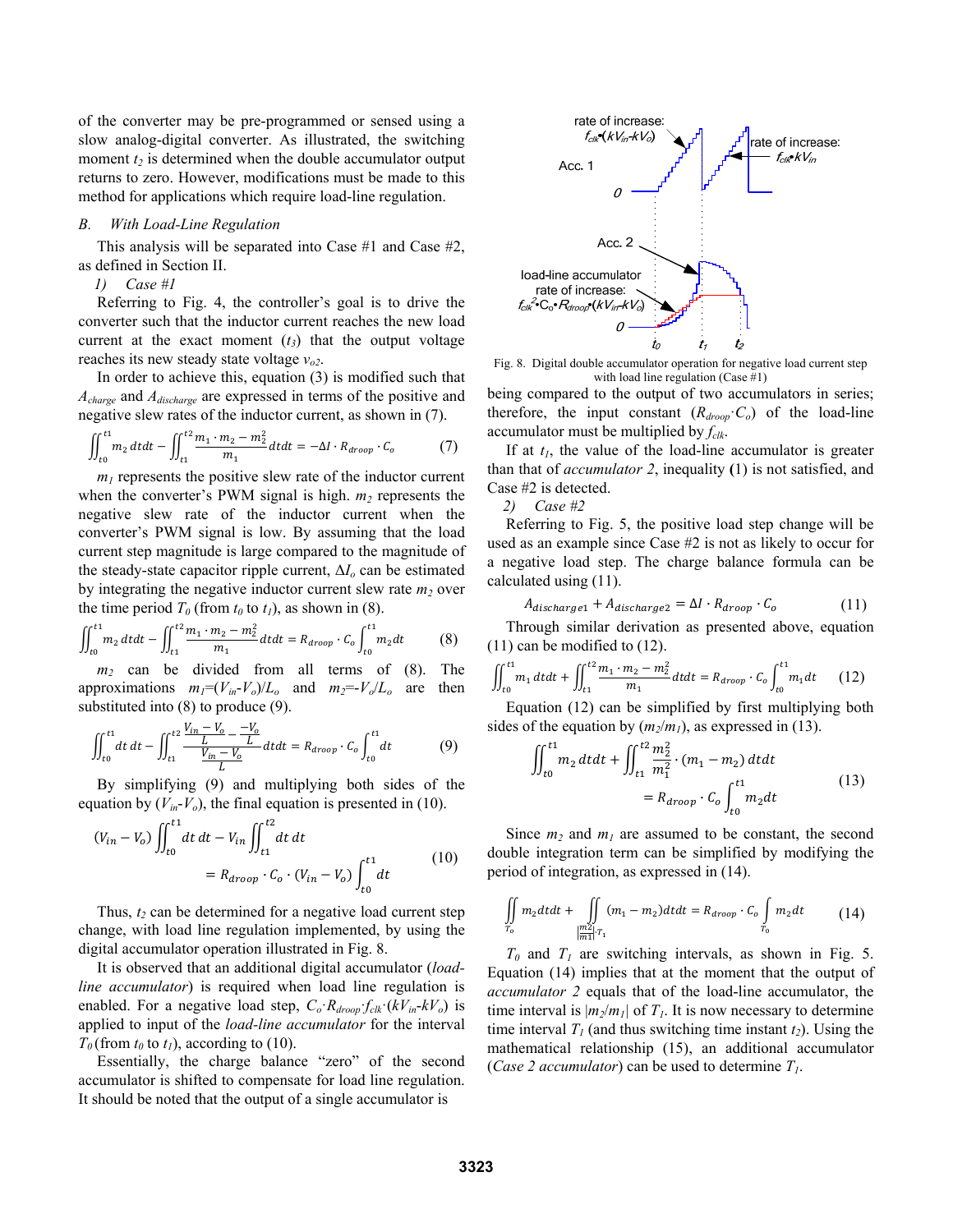$$
\int_{\frac{|m_2|}{m_1}|T_1} |m_1|dt - \int_{T_1} |m_2|dt = 0
$$
\n(15)

By simplifying (15), substituting in for  $m_1$  and  $m_2$  and multiplying both sides by *Lo*, equation (16) is created.

$$
\int_{\frac{m2}{m1}|T_1} (V_{in} - 2 \cdot V_o) dt - \int_{\frac{m1}{m2}|T_1} V_o dt = 0
$$
\n(16)

Therefore, through use of an additional accumulator and the relationship (16), it is possible to determine  $t_2$ , as illustrated in Fig. 9. It is noted that no multipliers or 2 dimensional LUTs were required to calculate *t2*.



Fig. 9. Digital double accumulator operation for positive load step with load line regulation (Case #2)

## IV. DETAILED OPERATION OF DIGITAL CHARGE BALANCE **CONTROLLER**

During steady-state conditions, the converter is controlled by a digital linear voltage-mode compensator. In order to implement steady-state load-line regulation, the compensator's digital error input is shifted based on measured inductor current values. In order to prevent significant loop interaction between the voltage-loop and the load-line loop, the steady-state controller calculates the load current by averaging the inductor current of four successive switching periods.

As shown in Fig. 1, the analog voltage error is fed to the ADC and to a quasi-differentiator (with roughly the same time constant as the *Co*/*ESR* combination of the converter's output capacitor). Following a load transient, the output of the quasi-differentiator will rapidly exceed a pre-determined threshold causing either the *posDetect* or *negDetect* signal to go high. The pre-determined threshold should be such that it is only exceeded during large load transients. The detection of either signal will cause the controller to immediately enter transient mode. At this point, the linear controller integration will be frozen and the charge balance controller will retain control of the converter. The operation of the charge balance controller can be described in four steps.

### *A. Step 1: Detect Load Transient and React*

Following the detection of a load transient (at  $t_0$ ), the converter's PWM signal will be controlled by the charge balance controller. For a positive load step, the PWM control of the converter will be initially set high. For a negative load step, the PWM control will be initially set low.

The 4:1 input MUX (see Fig. 6) will select either  $kV<sub>o</sub>$  (for a positive load step) or  $kV_{in}$ - $kV_o$  (for a negative load step). The output of *accumulator 1* will begin to increase linearly and the output of *accumulator 2* will begin to increase exponentially. If load-line regulation is enabled, the *load-line accumulator'*s output will be begin to increase linearly at a rate of  $f_{clk}^2$ <sup>2</sup>  $R_{drop}$   $C_o$  ( $kV_{in}$   $kV_o$ ) (for a negative load current step) or  $f_{\text{clk}}^2$   $R_{\text{drop}}$   $C_o$   $kV_o$  (for a positive load current step).

### *B. Step 2: Predict Capacitor Current Zero-Crossover Point*

It is crucial to precisely determine the capacitor current zero cross-over point  $(t<sub>l</sub>)$ . In order to estimate the capacitor current, it is possible to approximate the output voltage derivative by over-sampling (*fsamp*>>*fsw*) the voltage error and measuring the difference between successive samples. However, since it is important to determine the precise time instant  $t_1$ , it is necessary to detect  $t_1$  with fine resolution. By increasing the sampling frequency, the time resolution of  $t_1$ can be improved; however, quantization noise will be increased. In addition, since the output voltage is relatively flat for a substantial period before and after the capacitor current zero cross-over point, it is difficult to accurately determine the precise moment that the output voltage derivative changes signs through direct digital sampling.

 Thus, in order to improve the effective resolution and accuracy of  $t_1$  while not excessively increasing the sampling frequency, a zero cross-over point predictor is proposed, as shown in Fig. 10. The predictor is similar to the hybrid capacitor current estimator presented in [8]; however in the proposed method, the inductor value is not required. As shown in Fig. 10, the voltage error derivative is monitored for a set interval following the load step. The concept of the *ic* zero cross-over predictor consists of two points: a) calculate the absolute value of the slope of the voltage error derivative over the monitoring period, b) calculate the magnitude of the voltage error derivative at *n*=*kend*.

The absolute value of the slope is calculated by comparing the voltage error derivative at the end of the monitoring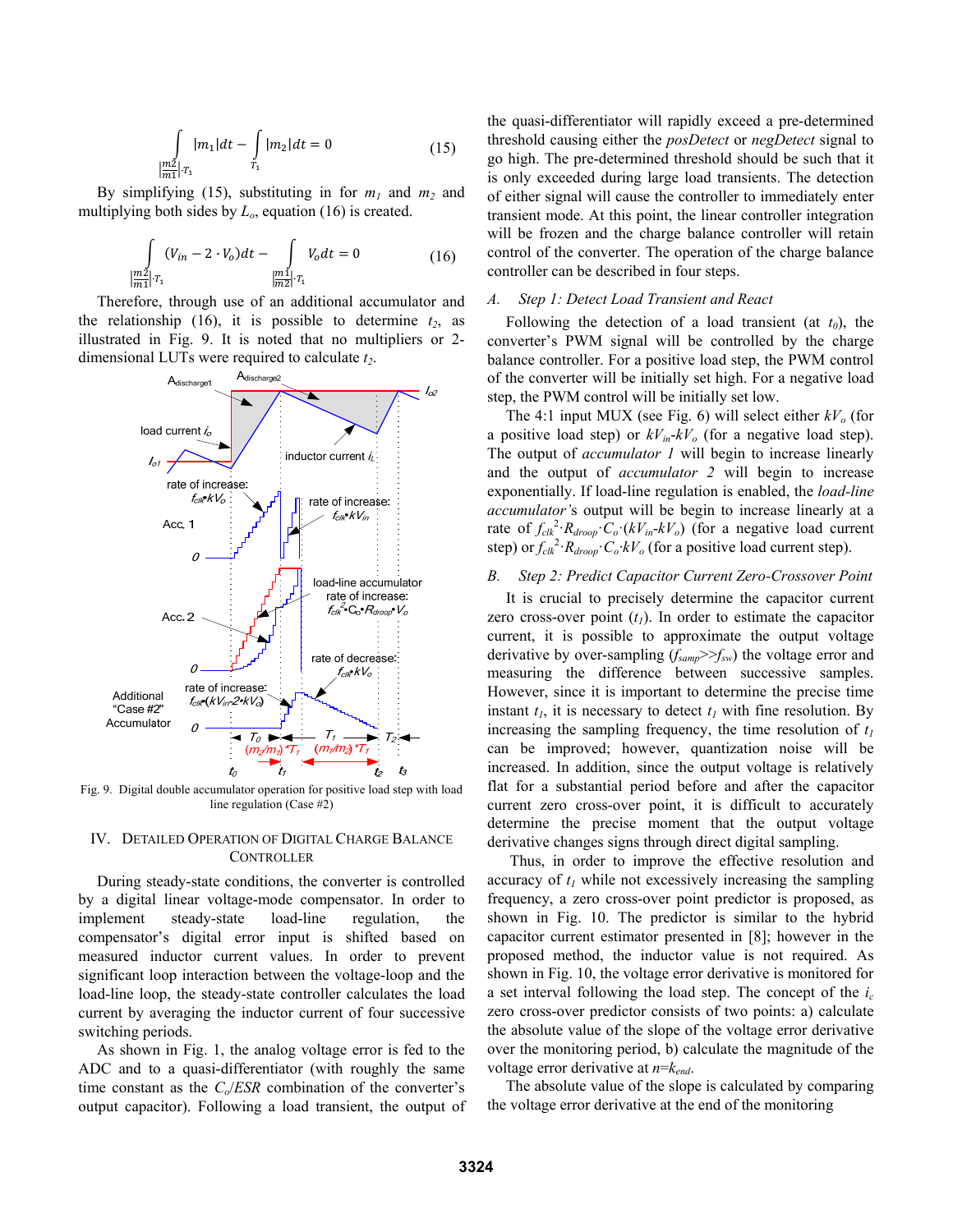

Fig. 10. Concept of capacitor current zero cross-over point prediction period to the voltage error derivative at the beginning of the monitoring period, as equated in (17).

$$
|m_{ic}| = \left| \frac{d v_{err}}{dt} (k_{start}) - \frac{d v_{err}}{dt} (k_{end}) \right|
$$
 (17)

The magnitude of the output voltage derivative at *kend* can be estimated by calculating the average of successive derivative samples and then adding a term to compensate for the averaging and ADC acquisition delay, as equated in (18).

$$
|i_c(k_{end})| = \frac{T_{ic\_acq}}{T_{ic\_clk}} \left[ \left| \sum_{n=k_{start}+1}^{n=k_{end}} \frac{d\nu_{err}}{dt}(n) \right| + \frac{|m_{ic}|}{2} \cdot (N_{samp} + 1) + \frac{T_{AD\_del}}{T_{ic\_acq}} |m_{ic}| \right]
$$
(18)

 $T_{ic\,clk}$  equals the effective timing resolution of the  $i_c$  zero crossover predictor which is determined by the system clock frequency.  $T_{ic\_{acq}}$  is equal to the period at which the voltage error derivative is being calculated. *Nsamp* equals the number of *Tic\_acq* periods that occur in the monitoring period (e.g. In the case of Fig. 10,  $N_{\text{ samp}} = 4$ ).  $T_{AD\text{ del}}$  equals the ADC delay. For relatively simple digital calculation, *Nsamp* and  $T_{ic\ acq}/T_{ic\ ck}$  should be chosen to be  $2^x$ . In this manner, multiplication can be carried out by simply shifting register bits. Using the capacitor current slope and magnitude calculated in (17) and (18) respectively, it is possible to predict  $t_1$ , by use of an accumulator as illustrated in Fig. 11.



Fig. 11. Accumulator setup to predict capacitor zero cross-over point  $t_1$ 

After the monitoring interval, the accumulator output will increase linearly with a slope proportional to the capacitor current slew rate. When the output of the accumulator equals the calculated magnitude of the capacitor current  $|i_c(k_{end})|$ , it is determined that the capacitor current has crossed zero. If the ESR of the output capacitor is significant, a constant digital delay (of  $T_{del\,ESR} = C_o$ ·*ESR*) may be added to the detection of  $t_1$  to compensate. In order to improve accuracy and mitigate quantization noise effects, each output voltage sample can be composed of a sum of successive output voltage samples acquired at a period  $1/2^x$  of  $T_{ic\,\,acq}$ .

Since the calculation of  $|m_{ic}|$  and  $|i_c(k_{end})|$  is unit-less and proportional to each other, the aforementioned method is capable of predicting the  $i_c$  zero cross-over point without knowledge of the input voltage, output voltage, nominal inductor value or the output voltage error sensor gain.

Immediately following the prediction of  $t_1$ , the controller will send a pulse to the *clr* input of *accumulator 1* to reset its output (as shown in Fig. 7-Fig. 9). The input of *accumulator 1* will then be set to  $kV_{in}$ .

If load-line regulation is enabled, the controller will also:

- 1. Sample the inductor current (by use of a RC network) for use in the linear compensator following the transient
- 2. Freeze the output of the *load-line accumulator*
- 3. Determine if Case #1 or Case #2 is occurring by comparing the output of *accumulator 2* with the output of the *load-line accumulator* (see Fig. 8-Fig. 9)

If Case #1 is detected or load-line regulation is not enabled, *accumulator 2* will be set to decrement (see Fig. 7- Fig. 8).

If Case #2 is detected, the converter's PWM signal will be set low (for a positive load step), as shown in Fig. 5. The *Case 2 Accumulator* will be activated and will increase linearly at a rate of  $kV_{in}$ -2  $kV_o$ , as shown in Fig. 9.

#### C. *Step 3: Determine Switching Point t<sub>2</sub>*

If Case #1 is detected or load-line regulation is not enabled, the converter's PWM switch state will change at the moment that *accumulator 2*'s output is less than that of the *load-line accumulator* (see Fig. 7-Fig. 8). This will cause the inductor current  $i_L$  to slew toward the new load current  $I_{o2}$ (see Fig. 2-Fig. 4).

If Case #2 is detected, the *Case 2 accumulator* will begin to decrease linearly at a rate of  $kV<sub>o</sub>$  (for a positive load step) when the output of *accumulator 2* exceeds that of the *loadline accumulator*. As shown in Fig. 9, when the *Case 2 accumulator* returns to zero,  $t_2$  is detected and the PWM state is altered. As shown in Fig. 5, the inductor current will begin to slew toward the new load current  $I_{o2}$ .

#### *D. Step 4: Determine End of Transient and Return Control to Linear Compensator*

As illustrated in Fig. 2-Fig. 5, the end of the transient occurs when the inductor current *iL* equals the new load current  $I_{o2}$  for a second instance at  $t_3$  (i.e. the moment that  $i_c$ equals zero for a second time). This is can be detected by emulating the capacitor current following  $t_1$ . A digital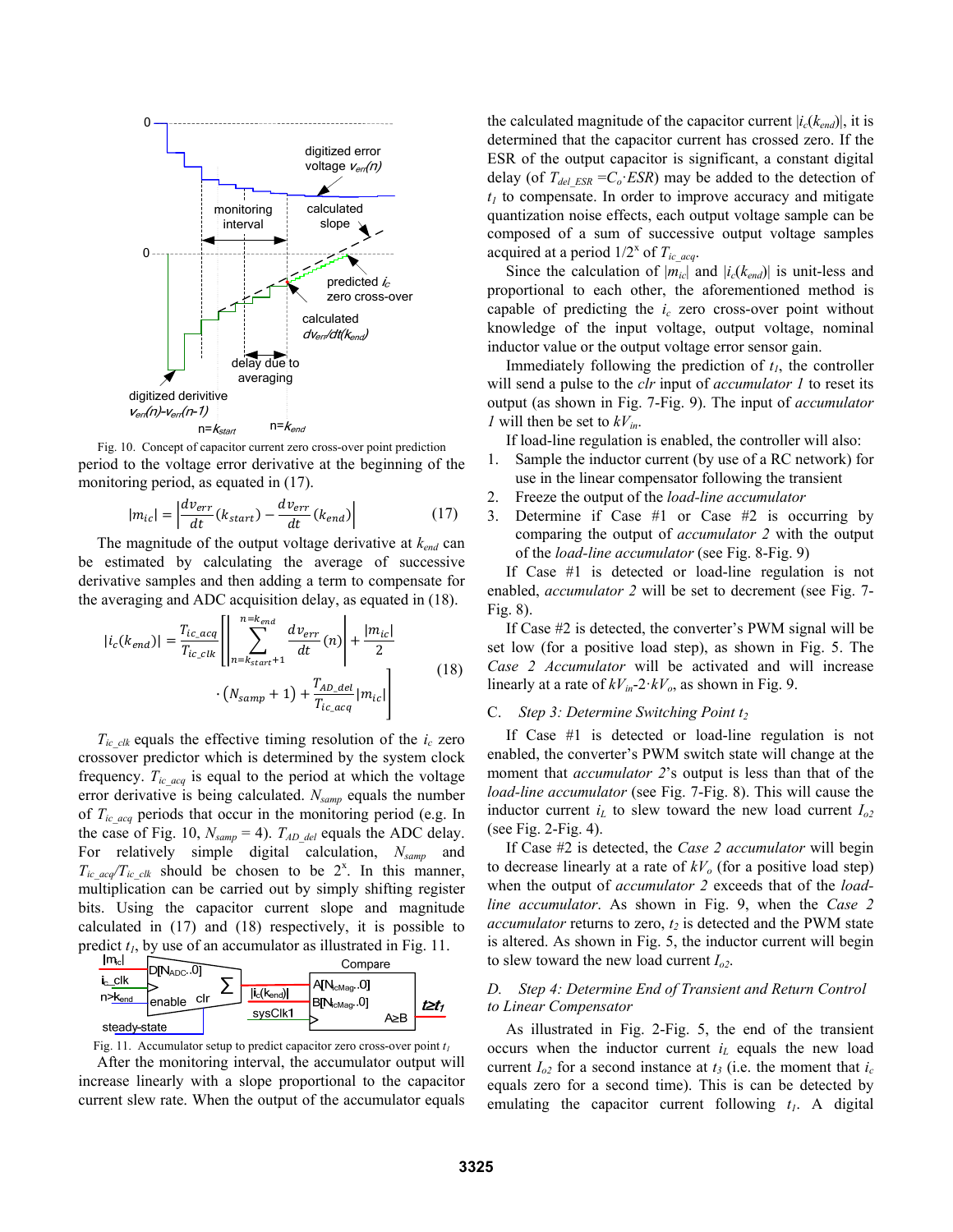accumulator (*accumulator 3*) is used to emulate the magnitude of *ic*. The accumulator increments during time interval  $T_1$  and decrements during time increment  $T_2$ . The input of *accumulator* 3 is  $kV_{in}$ - $kV_o$  when the converter's PWM signal is high and is  $kV<sub>o</sub>$  when the output the PWM signal is low. In other words, the output of *accumulator 3* is proportional to the absolute value of the capacitor current  $i_c$ during  $T_1$  and  $T_2$ . Therefore, when the output of *accumulator*  $3$  returns to zero,  $t_3$  is detected and transient is over.

When  $t_3$  is determined, the controller disables the transient controller and unfreezes the linear controller. It is important to note that the linear controller has already received the new load current  $I_{o2}$  (measured at  $t_1$ ) for load line regulation use. This operation will mitigate switchover effects that may occur following the transient-to-steady-state mode change.

## V. EXPERIMENTAL RESULTS

In order to demonstrate the proposed controller's effectiveness, a Buck converter prototype was built with the following parameters:  $V_{in}$ =12V,  $V_o$ =1.5V,  $f_{sw}$ =400kHz,  $L<sub>o</sub>=1uH$ ,  $C<sub>o</sub>=180uF$ ,  $ESR=0.5m\Omega$ ,  $ESL=100pH$ . The output impedance  $R_{drop}$  was set to 5mΩ.

The voltage error ADC and the inductor current ADC each used 8-bit conversion; the ADC conversion range was 1V. The voltage error sensor gain  $G_{AD}$  was equal to 5.

The  $i_c$  zero cross-over predictor calculated the derivative every  $T_{ic\text{ }acq}$ =160ns (from  $v_o$  samples acquired every 40ns) and was capable of producing an effective resolution of  $T_{ic\,clk}$ =10ns. The monitoring period of the  $i_c$  zero cross-over predictor was dynamic based on the direction of the load current transient. For positive load transients, the monitoring period was 320ns (i.e. *Nsamp* = 2). For negative load transients, the monitoring period was 1.92us (i.e.  $N_{\text{ samp}} = 12$ ). It is important that the monitoring conclude before the inductor current equals *Io2*.

The controller was implemented on an Altera Cyclone II FPGA chip. The chip is capable of utilizing over 70 000 logic elements; however, the combination of the  $i_c$  zero cross-over predictor and the double accumulator blocks only require a total of 450 logic elements. It is important to note that no multiplier, divider, square root or 2-dimensional LUTs were required to implement the digital charge balance controller.

The previously-defined converter and controller were subjected to rapid load current transients to demonstrate the effectiveness of the proposed controller. Fig. 12 illustrates the controller's reaction to a  $0A \rightarrow 11.5A$  load step (without loadline regulation). For reference, the time instants  $t_0-t_3$  were super-imposed on the scope display to better illustrate the controller's behavior.

Fig. 13 shows the controller's reaction to an  $11.5A \rightarrow 0A$ load step change (without load-line regulation).

Fig. 14 illustrates the controller's reaction to a  $0A \rightarrow 10A$ load step (with load line regulation).



Fig. 14. Controller's response to a  $0A \rightarrow 11.5A$  load step (with load line)

As is observed in Fig. 14, Case #2 occurs for a  $0A \rightarrow 11.5A$ load step. As shown, the controller reacts to the positive load step by immediately setting the PWM signal high; however, when the inductor current equals the new load current (at  $t_1$ ), additional charge must be removed from output capacitor in order for the output voltage to decrease to its new steady-state